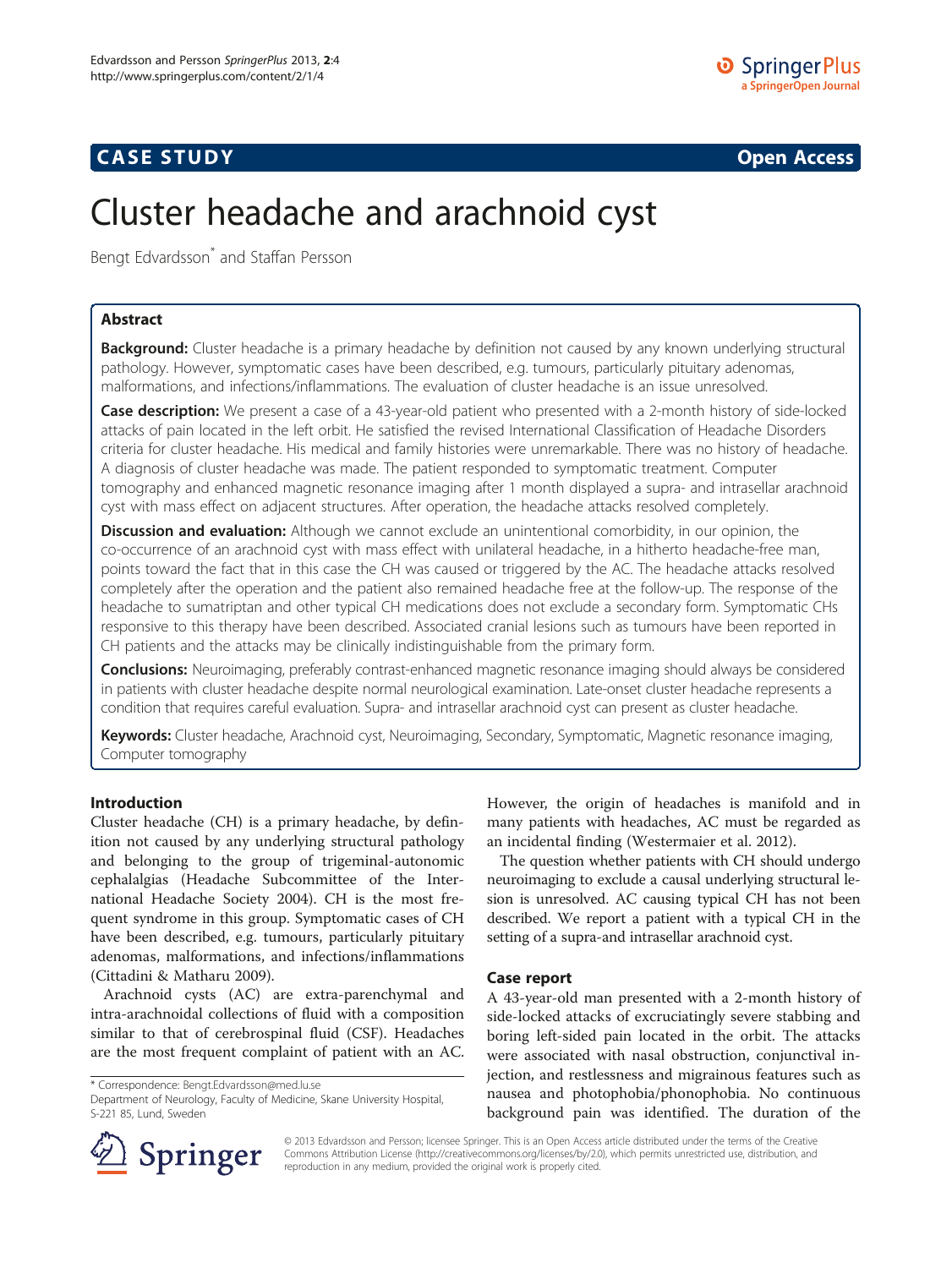attacks was about 30 min and the frequency 4 to 5 per 24 h, 3 to 4 days a week and they also occurred during the night. There was no history of headache. His medical and family history was otherwise unremarkable. He was not on any medications and used no drugs. Vital signs, physical examination, and neurological examination were normal. Laboratory testing was normal. He satisfied the revised International Classification of Headache Disorders criteria for CH. A diagnosis of CH was made and subcutaneous sumatriptan as well as oral sumatriptan were prescribed. A prophylactic treatment with steroids and verapamil was suggested but the patient preferred symptomatic medication instead of using a prophylactic drug for CH. He responded to the treatment with relief within 15 to 20 min. A follow-up was planned. As the headache attacks continued, the patient was hospitalized after about 1 month. At admission, the neurological examination was normal. He was on the following medication: subcutaneous/oral sumatriptan when required. A CT scan of the head displayed a supraand intrasellar arachnoid cyst with mass effect (Figure 1). An enhanced magnetic resonance imaging (MRI) was ordered in order to further evaluate the lesion. It confirmed the diagnosis of a supra- and intrasellar arachnoid cyst with mass effect on adjacent structures (Figure 2). Operation (craniotomy with cyst fenestration) and histopathological examination verified the diagnosis of AC. The headache attacks resolved completely after



Figure 1 CT of the brain demonstrating a large supra- and intrasellar arachnoid cyst with mass effect on adjacent structures.



supra- and intrasellar arachnoid cyst with mass effect on adjacent structures.

the surgery. He remained headache free and had not experienced any headache attacks at follow-up after 4 months.

# Discussion

The case study highlights a patient with CH responding to treatment. Evaluation revealed a supra- and intrasellar arachnoid cyst with mass effect on adjacent structures. The patient satisfied the revised International Classification of Headache Disorders criteria for CH (Headache Subcommittee of the International Headache Society [2004](#page-2-0)).

Although we cannot exclude an unintentional comorbidity, in our opinion, the co-occurrence of an AC with mass effect with unilateral headache, in a hitherto headache-free man, points toward the fact that in this case the CH was caused or triggered by the AC. The headache attacks resolved completely after the operation and the patient also remained headache free at the follow-up.

The response of the headache to sumatriptan and other typical CH medications does not exclude a secondary form. Symptomatic CHs responsive to this therapy have been described (Testa et al. [2008;](#page-2-0) Ad Hoc Committee on Classification of Headache [1962\)](#page-2-0). Associated cranial lesions such as tumours have been reported in CH patients and the attacks may be clinically indistinguishable